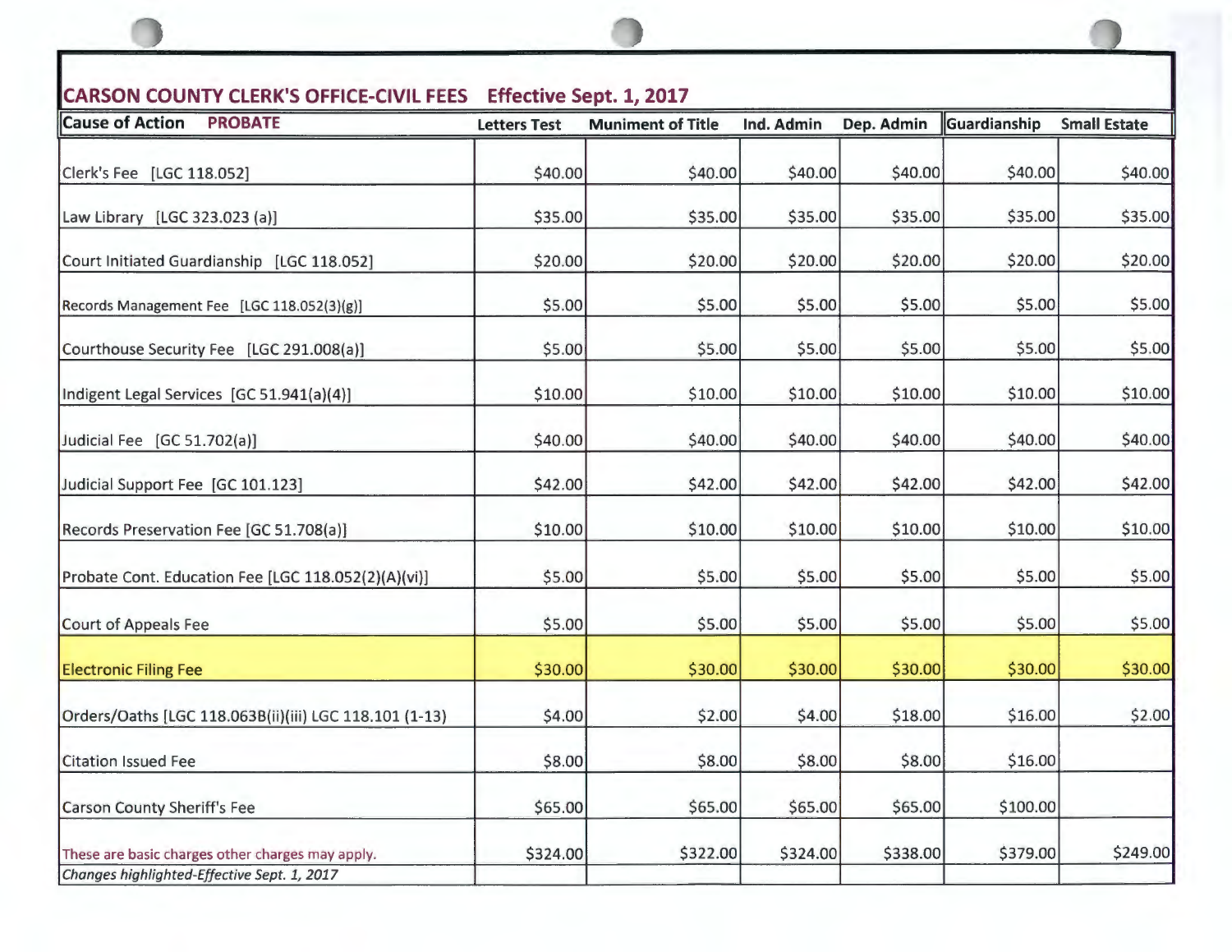| <b>CARSON COUNTY CLERK'S OFFICE-CIVIL FEES</b><br><b>Effective Sept. 1, 2017</b> |                                           |                     |          |  |
|----------------------------------------------------------------------------------|-------------------------------------------|---------------------|----------|--|
| <b>Cause of Action</b><br><b>PROBATE</b>                                         | <b>Mental Commitment</b>                  | <b>Foreign Will</b> |          |  |
| Clerk's Fee [LGC 118.052]                                                        |                                           | \$40.00             | \$40.00  |  |
| Law Library [LGC 323.023 (a)]                                                    |                                           | \$35.00             | \$35.00  |  |
| Court Initiated Guardianship [LGC 118.052]                                       |                                           |                     |          |  |
| Records Management Fee [LGC 118.052(3)(g)]                                       |                                           | \$5.00              | \$5.00   |  |
| Courthouse Security Fee [LGC 291.008(a)]                                         |                                           | \$5.00              | \$5.00   |  |
| Indigent Legal Services [GC 51.941(a)(4)]                                        |                                           | \$10.00             | \$10.00  |  |
| Judicial Fee [GC 51.702(a)]                                                      |                                           | \$40.00             | \$40.00  |  |
| Judicial Support Fee [GC 101.123]                                                |                                           | \$42.00             | \$42.00  |  |
| Records Preservation Fee [GC 51.708(a)]                                          |                                           | \$10.00             | \$10.00  |  |
| Probate Cont. Education Fee [LGC 118.052(2)(A)(vi)]                              |                                           | \$5.00              | \$5.00   |  |
| <b>Court of Appeals Fee</b>                                                      |                                           | \$5.00              | \$5.00   |  |
| <b>Electronic Filing Fee</b>                                                     |                                           | \$30.00             | \$30.00  |  |
| Orders/Oaths [LGC 118.063B(ii)(iii) LGC 118.101 (1-13)                           |                                           |                     | \$4.00   |  |
| Judgs Service Fee H&S 574.031(j)                                                 |                                           | \$50.00             |          |  |
| Co Attorney Fee H&S 574.031 (k)                                                  |                                           | \$50.00             |          |  |
| Judicial and Court Personnel Training Fee                                        |                                           | \$5.00              | \$5.00   |  |
| These are basic charges other charges may apply.                                 |                                           | \$332.00            | \$236.00 |  |
| Changes highlighted-Effective Sept. 1, 2017                                      | <b>Base charge + SH and Attorney Fees</b> |                     |          |  |

**0**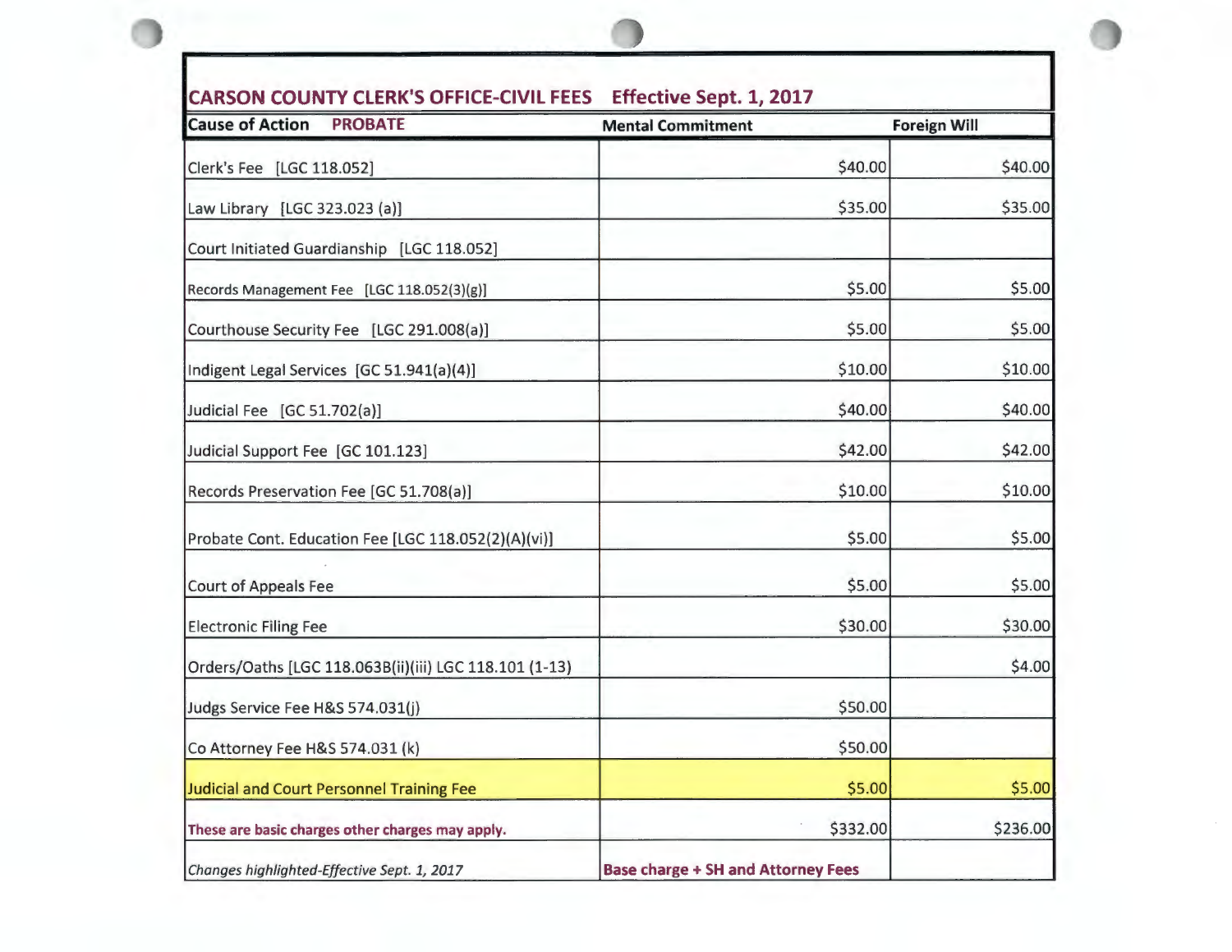| <b>Cause of Action</b><br><b>PROBATE</b>               | <b>Determination of Heirship</b> | <b>Guardianship Trans</b> |
|--------------------------------------------------------|----------------------------------|---------------------------|
| Clerk's Fee [LGC 118.052]                              | \$40.00                          | \$40.00                   |
| Law Library [LGC 323.023 (a)]                          | \$35.00                          | \$35.00                   |
| Court Initiated Guardianship [LGC 118.052]             | \$20.00                          | \$20.00                   |
| Records Management Fee [LGC 118.052(3)(g)]             | \$5.00                           | \$5.00                    |
| Courthouse Security Fee [LGC 291.008(a)]               | \$5.00                           | \$5.00                    |
| Indigent Legal Services [GC 51.941(a)(4)]              | \$10.00                          | \$10.00                   |
| Judicial Fee [GC 51.702(a)]                            | \$40.00                          | \$40.00                   |
| Judicial Support Fee [GC 101.123]                      | \$42.00                          | \$42.00                   |
| Records Preservation Fee [GC 51.708(a)]                | \$10.00                          | \$10.00                   |
| Probate Cont. Education Fee [LGC 118.052(2)(A)(vi)]    | \$5.00                           | \$5.00                    |
| Court of Appeals Fee                                   | \$5.00                           | \$5.00                    |
| <b>Electronic Filing Fee</b>                           | \$30.00                          | \$30.00                   |
| Orders/Oaths [LGC 118.063B(ii)(iii) LGC 118.101 (1-13) | \$2.00                           | \$5.00                    |
| Judges Service Fee H&S 574.031(j)                      |                                  |                           |
| Co Attorney Fee H&S 574.031 (k)                        |                                  |                           |
| Judicial and Court Personnel Training Fee              | \$5.00                           | \$5.00                    |
| <b>Citation Issued Fee</b>                             | \$8.00                           |                           |
| <b>Carson County Sheriff's Fee</b>                     | \$100.00                         |                           |
| These are basic charges other charges may apply.       | \$362.00                         | \$257.00                  |

**0** 

## **CARSON COUNTY CLERK'S OFFICE-CIVIL FEES Effective Sept. 1, 2017**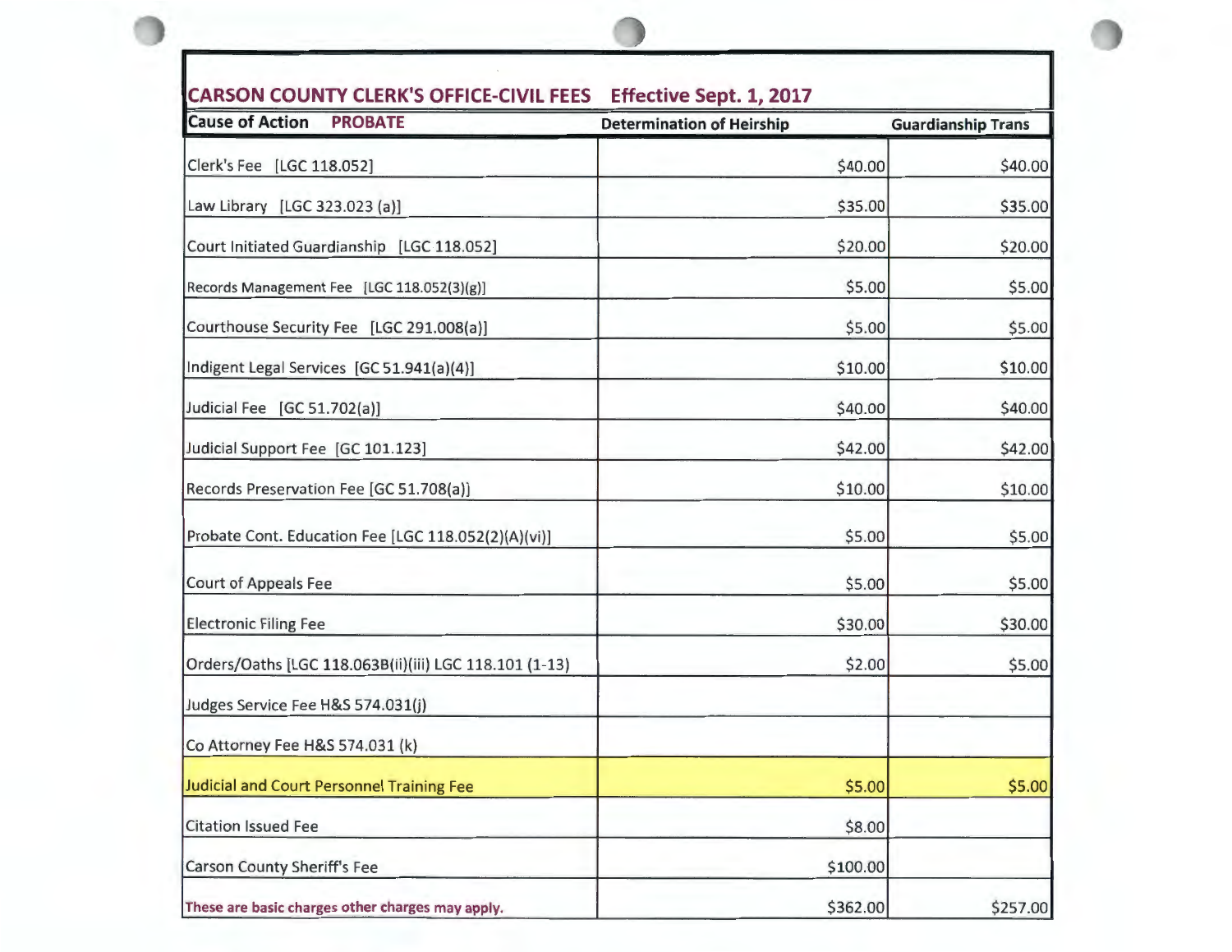| Changes highlighted-Effective Sept. 1, 2017 | <b>Base charge + SH and Attorney Fees</b> |  |  |
|---------------------------------------------|-------------------------------------------|--|--|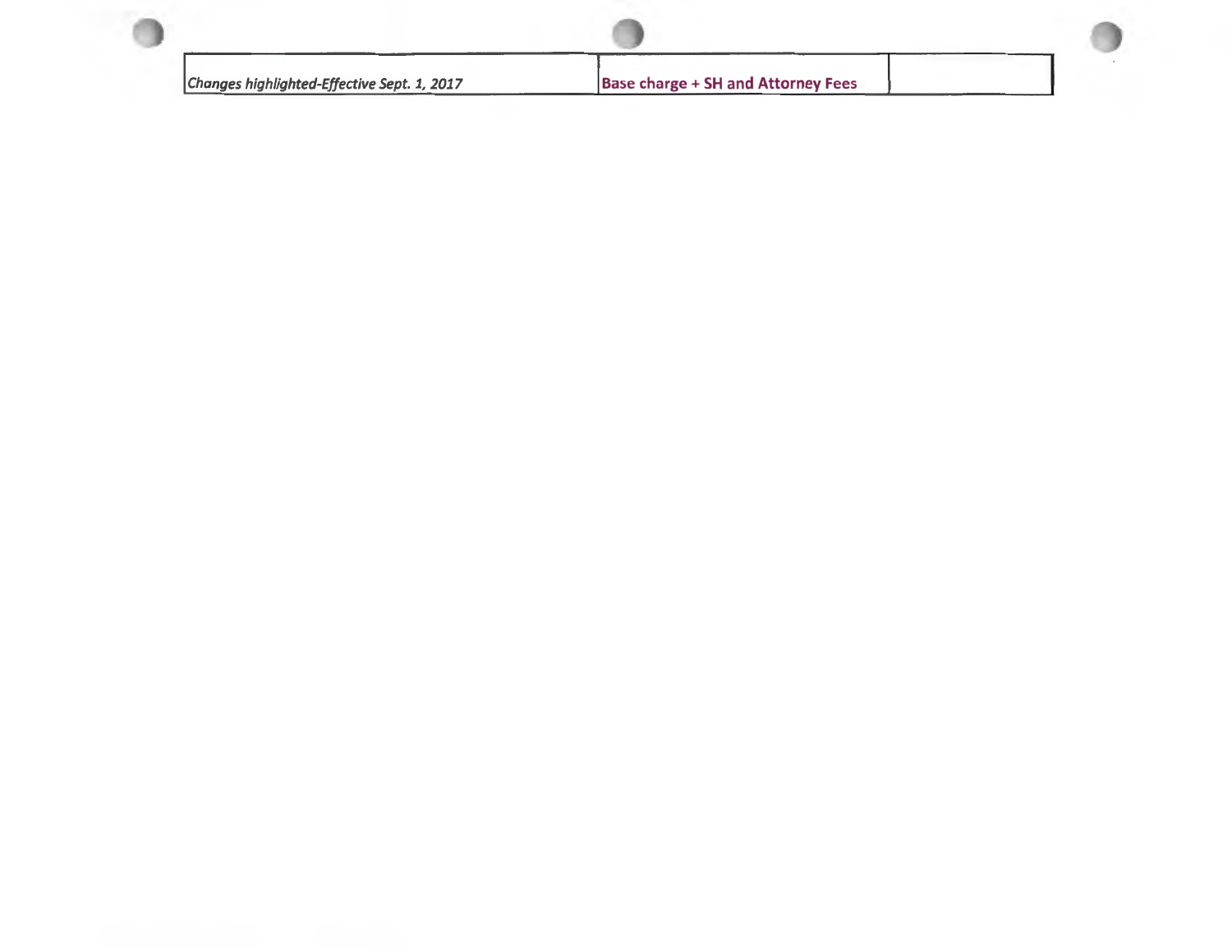| CARSON COUNTY CLERK'S OFFICE-CIVIL FEES Effective Sept. 1, 2017 |         |                                                    |                             |                             |
|-----------------------------------------------------------------|---------|----------------------------------------------------|-----------------------------|-----------------------------|
| <b>Cause of Action</b><br><b>PROBATE</b>                        |         | Annual or Final Accountu Inventory/Apprais Delayed | <b>Application for Sale</b> | <b>Claim Against Estate</b> |
| Clerk's Fee [LGC 118.052]                                       | \$25.00 | \$25.00                                            | \$25.00                     | 8.00                        |
| Law Library [LGC 323.023 (a)]                                   |         |                                                    |                             |                             |
| Court Initiated Guardianship [LGC 118.052]                      |         |                                                    |                             |                             |
| Records Management Fee [LGC 118.052(3)(g)]                      | \$5.00  | \$5.00                                             | \$5.00                      | 5.00                        |
| Courthouse Security Fee [LGC 291.008(a)]                        |         |                                                    |                             |                             |
| Indigent Legal Services [GC 51.941(a)(4)]                       | \$10.00 | \$10.00                                            | \$10.00                     | 10.00                       |
| Judicial Fee [GC 51.702(a)]                                     |         |                                                    |                             |                             |
| Judicial Support Fee [GC 101.123]                               |         |                                                    |                             |                             |
| Records Preservation Fee [GC 51.708(a)]                         |         |                                                    |                             |                             |
| Probate Cont. Education Fee [LGC 118.052(2)(A)(vi)]             |         |                                                    |                             |                             |
| Court of Appeals Fee                                            |         |                                                    |                             |                             |
| <b>Electronic Filing Fee</b>                                    | \$30.00 | \$30.00                                            | \$30.00                     | 30.00                       |
| Orders/Oaths [LGC 118.063B(ii)(iii) LGC 118.101 (1-13)          |         |                                                    |                             |                             |
| Judges Service Fee H&S 574.031(j)                               |         |                                                    |                             |                             |
| Co Attorney Fee H&S 574.031 (k)                                 |         |                                                    |                             |                             |
| Judicial and Court Personnel Training Fee                       | \$5.00  | \$5.00                                             | \$5.00                      | 5.00                        |
| <b>Citation Issued Fee</b>                                      |         |                                                    |                             |                             |
| Carson County Sheriff's Fee                                     |         |                                                    |                             |                             |
| These are basic charges other charges may apply.                | \$75.00 | \$75.00                                            | \$75.00                     | 58.00                       |
| Changes highlighted-Effective Sept. 1, 2017                     |         |                                                    |                             |                             |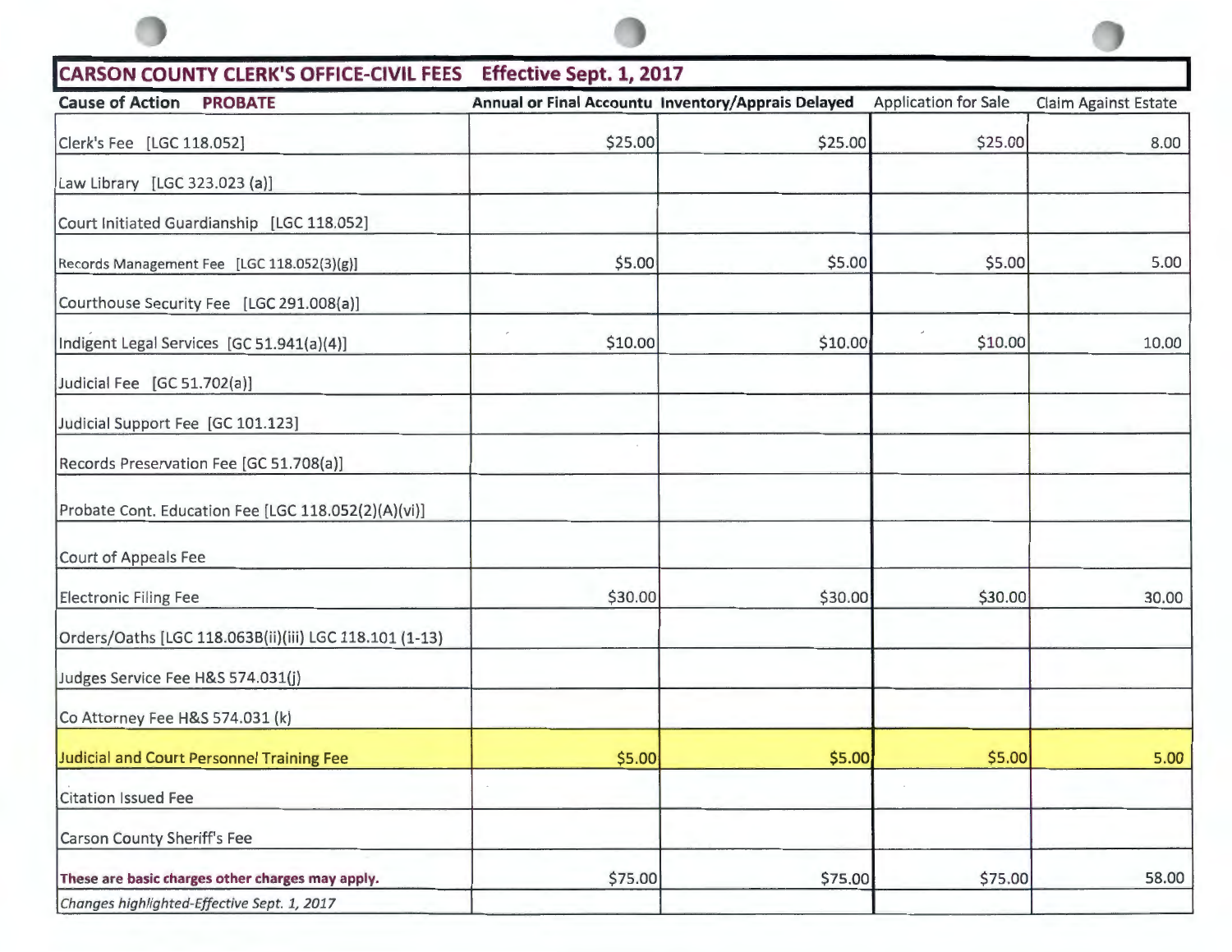| \$40.00 |         |                                                                                                                               |                                                                                                                                        |                                                                                                                              |
|---------|---------|-------------------------------------------------------------------------------------------------------------------------------|----------------------------------------------------------------------------------------------------------------------------------------|------------------------------------------------------------------------------------------------------------------------------|
|         | \$40.00 | \$40.00                                                                                                                       | \$16.00                                                                                                                                | \$40.00                                                                                                                      |
| \$35.00 | \$35.00 | \$35.00                                                                                                                       | \$35.00                                                                                                                                | \$35.00                                                                                                                      |
|         |         |                                                                                                                               | \$5.00                                                                                                                                 | \$5.00                                                                                                                       |
| \$5.00  |         |                                                                                                                               | \$5.00                                                                                                                                 | \$5.00                                                                                                                       |
|         |         |                                                                                                                               | \$10.00                                                                                                                                | \$10.00                                                                                                                      |
|         |         |                                                                                                                               | \$40.00                                                                                                                                | \$40.00                                                                                                                      |
|         |         |                                                                                                                               | \$42.00                                                                                                                                | \$42.00                                                                                                                      |
|         |         |                                                                                                                               | \$10.00                                                                                                                                | \$10.00                                                                                                                      |
|         |         |                                                                                                                               |                                                                                                                                        | \$5.00                                                                                                                       |
|         |         |                                                                                                                               | \$5.00                                                                                                                                 | \$5.00                                                                                                                       |
|         |         |                                                                                                                               | \$30.00                                                                                                                                | \$30.00                                                                                                                      |
|         |         |                                                                                                                               |                                                                                                                                        |                                                                                                                              |
|         |         |                                                                                                                               |                                                                                                                                        |                                                                                                                              |
|         |         |                                                                                                                               | \$100.00                                                                                                                               |                                                                                                                              |
|         |         |                                                                                                                               | \$5.00                                                                                                                                 | \$5.00                                                                                                                       |
|         |         |                                                                                                                               | \$303.00                                                                                                                               | \$232.00                                                                                                                     |
|         |         | \$5.00<br>\$10.00<br>\$40.00<br>\$42.00<br>\$10.00<br>\$5.00<br>\$5.00<br>\$30.00<br>\$8.00<br>\$100.00<br>\$5.00<br>\$340.00 | $^{\circ}$ \$5.00<br>\$5.00<br>\$5.00<br>\$10.00<br>\$40.00<br>\$42.00<br>\$10.00<br>\$5.00<br>\$5.00<br>\$30.00<br>\$5.00<br>\$232.00 | \$5.00<br>\$10.00<br>\$40.00<br>\$42.00<br>\$10.00<br>\$5.00<br>\$30.00<br>\$28.00<br>\$5.00<br>\$255.00<br>(Defendant Only) |

 $\mathcal{L}_{\mathcal{A}}$ 

**\0** 

 $\cdot$